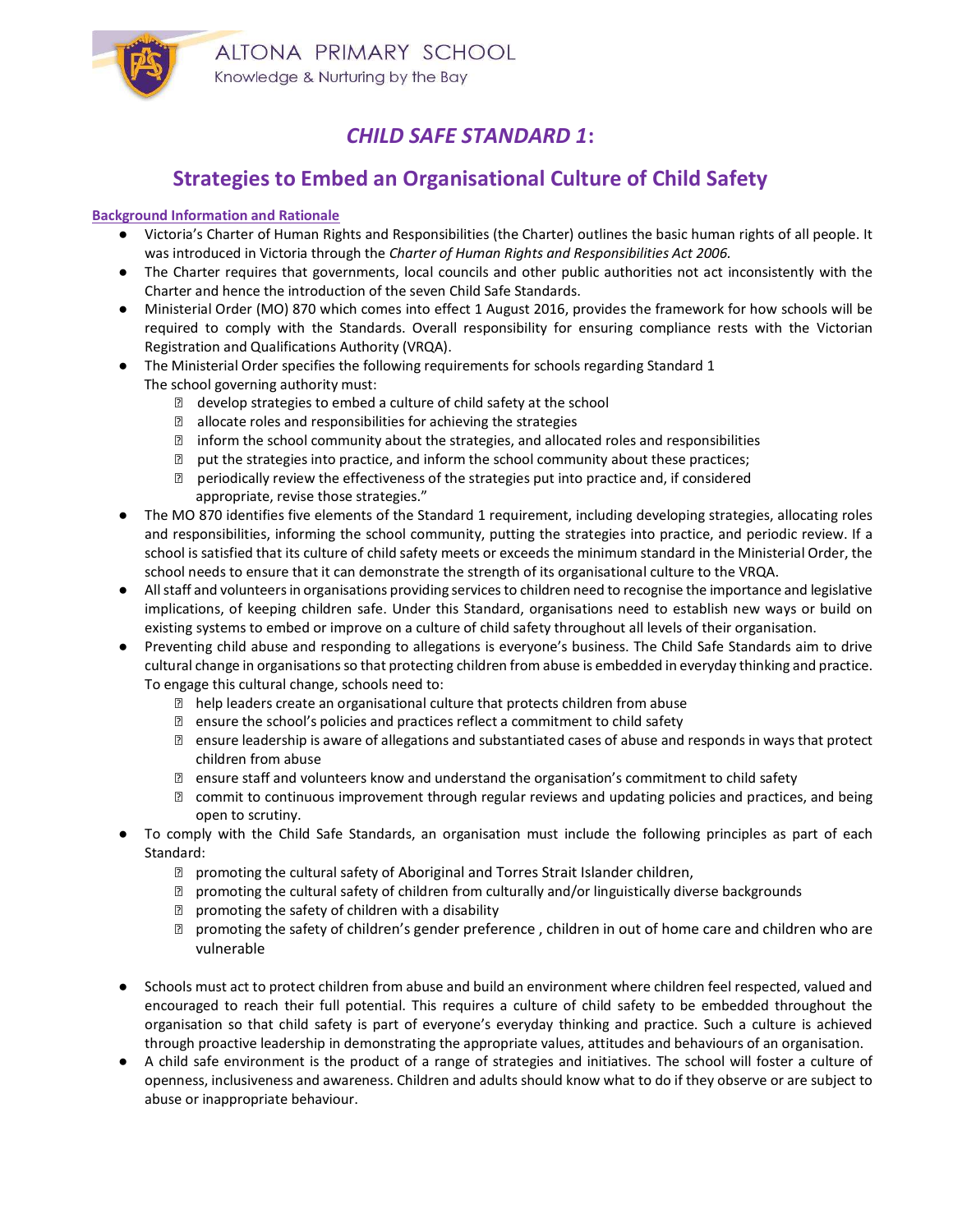

### Purpose

- To ensure Altona Primary School complies with the legislative requirements of MO 870.
- To ensure the school demonstrates its commitment to creating a child safe environment.
- To raise awareness within the school community of the importance of child safety.
- To ensure the promotion of:
	- cultural safety of Aboriginal and Torres Strait Islander children,
	- cultural safety of children from culturally and/or linguistically diverse backgrounds
	- safety of children with a disability
	- safety of children's gender preference, children in out of home care and children who are vulnerable.

## **Definitions**

At Altona Primary School, school leadership comprises OF five members:

 Principal Assistant Principals x 2 Leading Teachers x 2

Child Safe Officer - a person who is the point for contact for children who feel unsafe or who wish to disclose abuse. At Altona Primary School, the Assistant Principals fulfil this role.

The School Council is the governing body and is responsible for ratifying all policies developed by the school.

In all Standards, the term "child" applies to any person under the age of 18 years. (For the glossary of all terms, please refer to Appendix 1).

#### **Implementation**

- The safety and wellbeing of our school population is our highest priority and our first consideration.
- We have zero tolerance of child abuse, and all allegations and safety concerns will be treated very seriously and consistently with our robust policies and procedures.
- To reinforce the message to be conveyed within the Standards, the school will use the term 'child' or 'children' rather than 'student/students'. The exception is where the term 'student' is integral to the name of a document.
- The Leadership Team at Altona Primary School will take a preventative, proactive and participatory approach to child safety issues.
- The Leadership Team has a clear understanding of how developed the school's child safety approaches are.
- The school recognises that developing a child safe environment is an ongoing process.
- Implementing the Child Safe Standards requires an ongoing commitment. It will not be achieved in one activity or exercise. However, this does not have to be a complex process and will involve:
	- ⋅ regular staff briefings and discussions
	- ⋅ taking every opportunity to provide information to the parent community
	- ⋅ regular updates to School Council (a regular agenda item)
- Continually assessing how child safe the school is, the Leadership Team is systematically completing the Chid Safety Review.
- Existing policies have been reviewed and updated to stress the importance the school places on child safety. This includes the Child Safe Policy. The school's Vision, Mission & Values Statement will include child safety as a key component.
- The goals within the school's strategic plan relate to a Child Safe culture.
- The components of the school's Child Safe culture are: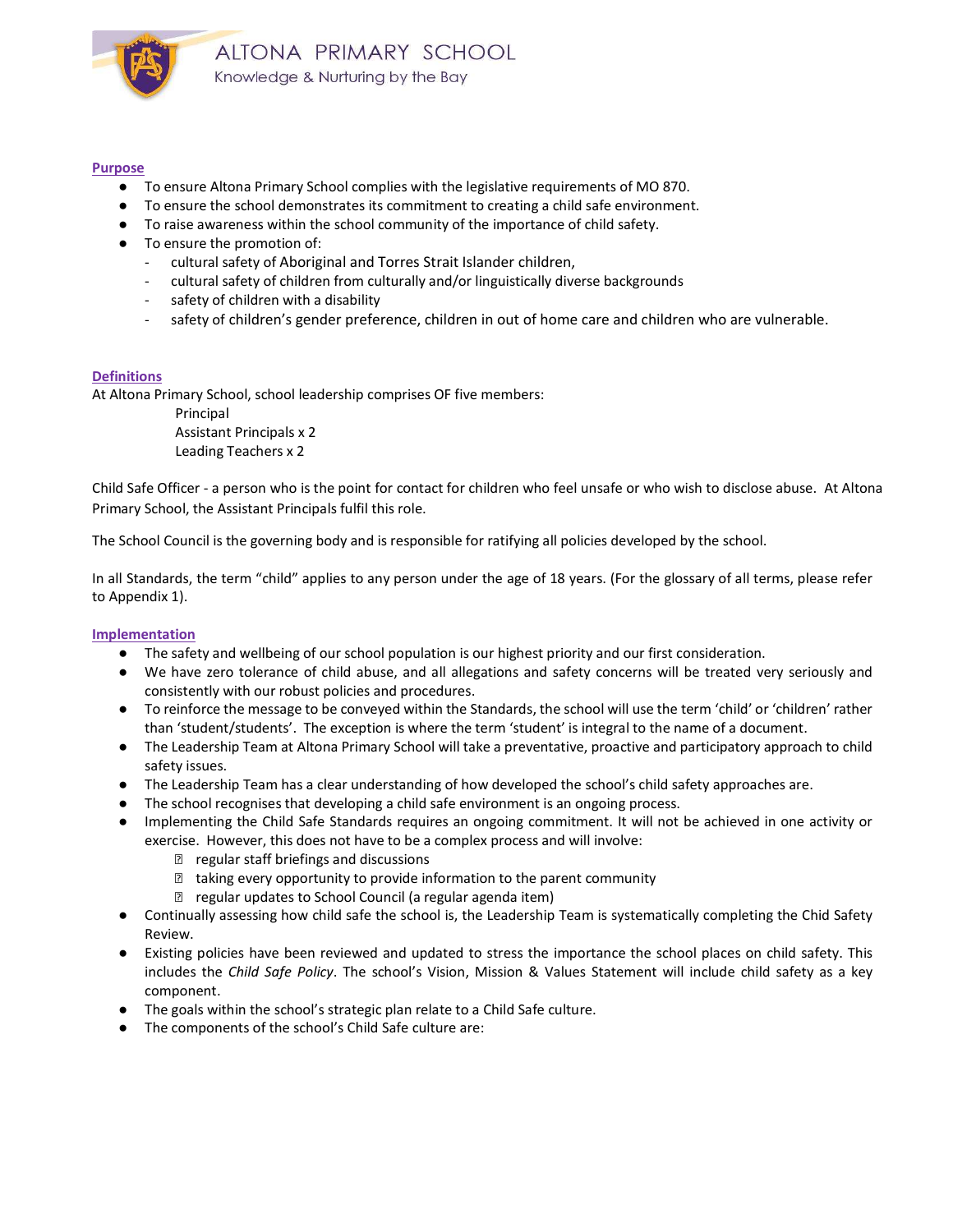

#### Child Safety Review

The school will complete an ongoing Child Safety Review as it helps the school to identify what is currently in place and what needs to be developed.

Children have a unique voice and are able to contribute to discussions about how they interact with the school.

Through already established forums such as the Junior School Council – School Captains and House Captains,

the Student Representative Council and in an age-appropriate manner involving class discussions and focus groups, children will be asked what makes them feel safe and unsafe. The school will provide opportunities for opinions to be provided confidentially. Children will be told about what the school is doing to help keep them safe, ensuring the experience is a positive one. We will consistently let children know that their views are valued and respected.

The school will agenda Child Safe items at each Staff Meeting (Briefing) so that all staff, teaching and non-teaching, will be given an opportunity to participate in the review to help to identify areas of risk of harm or injury and encourage everyone involved in the school to take a proactive approach to reducing risk.

The Consultative Committee, School Council and Professional Learning Teams across the School will provide input.

#### Leadership and Staff Responsibilities

The Leadership Team is responsible for embedding a culture of child safety in the school.

The Leadership Team will take the lead in protecting children from abuse.

However, staff have the responsibility to make school leadership aware of child abuse allegations and risks so that appropriate action can be taken.

All allegations of child abuse and child safety concerns are treated very seriously by Altona Primary School. This includes complying with all legal requirements, including reporting suspicions of child abuse to police or the Department of Health and Human Services (DHHS) Child Protection as soon as practicable.

If any staff member believes a child is at immediate risk of abuse, they must immediately phone 000 and ask for police. In an emergency, this action is to occur without consultation.

Failure to disclose the information to police is a criminal offence, except in limited circumstances such as where the information has already been reported to DHHS Child Protection.

#### Identification and Analysis of Risk of Abuse

The school will adopt an approach to prevent, detect and respond to child abuse risks. This includes a risk management strategy and policy that sets out how the school identifies, assess, and takes steps to reduce or remove child abuse risks. Please refer to Standard 6.

Risk analysis forms part of our preparation for school camps and some excursions. The analysis will now include possible potential for child abuse. The school's Incursions (Safety of Children Working with External Providers Policy) already has strategies to minimise the risk of abuse.

#### Development of a Child Safe Policy

The school has developed a Child Safe Policy which outlines our commitment to promoting children's wellbeing and protecting children from abuse. Please refer to the school's policy documents and to Standard 2.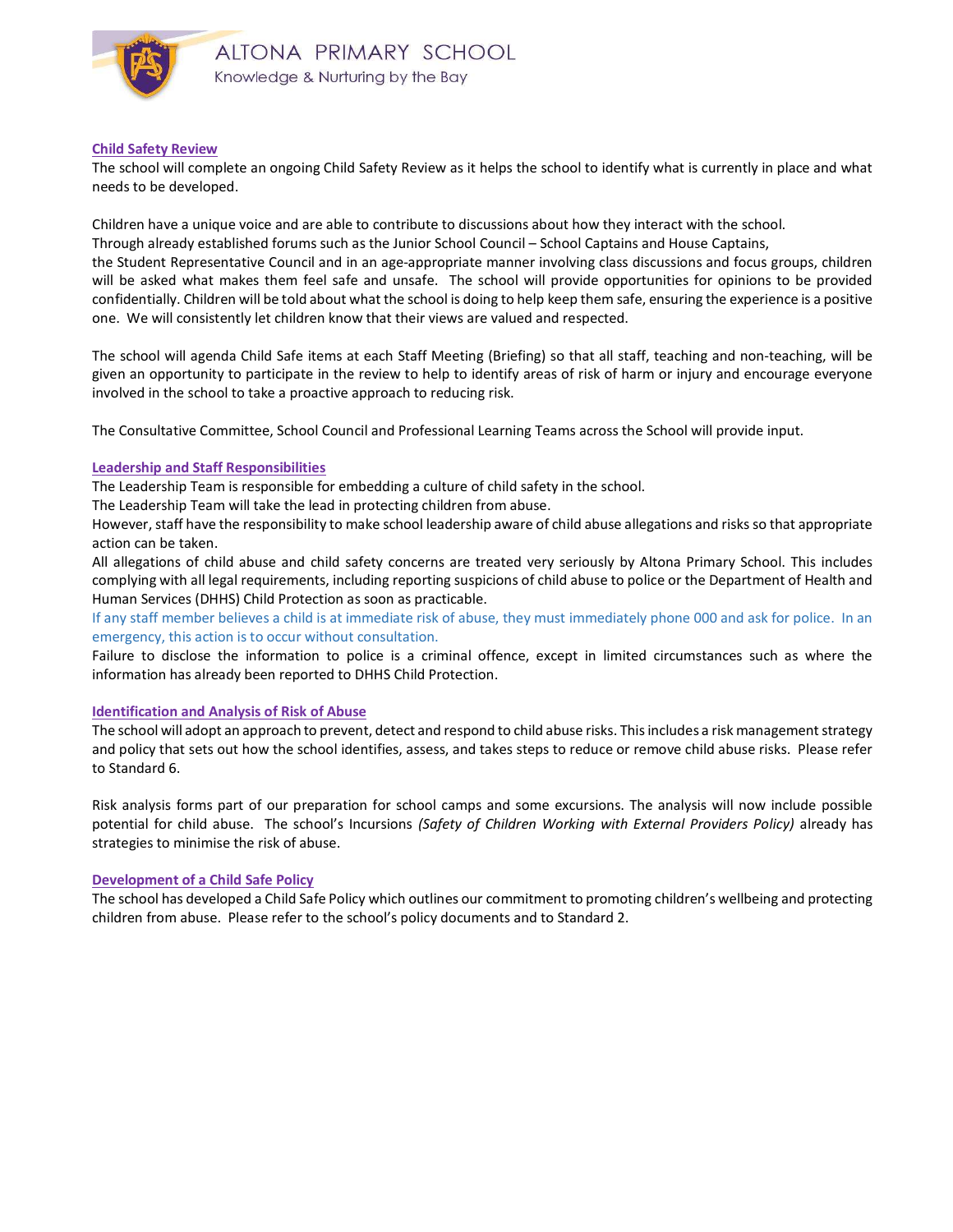

### Development of a Code of Conduct

The school has developed a code of conduct for staff, teaching and non-teaching, which specifies the standards of conduct and care required when working and interacting with children. The Staff Code of Conduct Policy (General) references the Child Safe Policy and explicitly prohibits any staff member from communicating with children on social media. It also informs staff of the need for a current Working with Children Check which is recorded on CASES21.

The school's Student Engagement Policy, the Bullying & Harassment Policy, the Internet/Social Media Policy and the Mobile Phone, Student Use Policy also describe appropriate interaction between children. Please refer to Standard 3.

#### Choosing Suitable Employees and Volunteers

The school will take all reasonable steps to ensure that it engages the most suitable and appropriate people to work with children. This includes police record and identity checks, Working with Children Checks where required, face-to-face interviews and detailed reference checks from previous employers. The school's Incursions (Safety of Students Working with External Providers) Policy and the Working with Children Checks - Staff & Volunteers Policies have details of the steps the school will take to promote a child safe environment. Please refer to the Standard 4.

#### Visitors to the School

The school has made clear decisions about what category of visitor is welcome in the school and the steps the school will take to ensure safety of children. Please refer to the school's Visitors to the School Policy and the Photographing & Filming Students Policy. Please refer to the Standard 4.

#### Support, Training, Supervision and Enhancement of Performance

The school will ensure that volunteers and employees who work with children have ongoing supervision, support and training so that their performance is developed and enhanced to help protect children from abuse. In particular, leadership need to understand their responsibilities.

New staff and preservice teachers if applicable, will be trained as part of the induction process.

The school has a Student Welfare Officer (SWO). The SWO already is a point of contact for others who have questions or concerns or want to report an allegation of abuse. The school would enhance the role to include Child Safe responsibilities including the promotion of child safety within the school and the community. Additional training in child safety issues will be provided. Duties will be listed in the job description. Please refer to Standard 4.

#### Promoting Inclusion

The school values diversity and will be inclusive to all children and families. In particular, the school will establish a culture that supports:

- ⋅ cultural safety for Aboriginal and Torres Strait Islander children, for example by working in partnership with Aboriginal peoples and Aboriginal community controlled organisations if applicable
- ⋅ cultural safety for children from culturally and/or linguistically diverse backgrounds, for example by using inclusive language in policy documents, and communications such as the website and newsletters
- ⋅ the safety of children with a disability, for example by ensuring our organisation is accessible to everyone and ensuring appropriate training and supervision of staff and volunteers working with children with a disability.
- **<b>■** Students individuality/ gender preferences

The school understands that for Aboriginal people, culture is about family networks, Elders and ancestors. It is about relationships, languages, dance, ceremony and heritage. Culture is about spiritual connection to lands and waters. It is the way stories are passed on and knowledge given to babies and children. It is how people are greeted. It is looking for connections. It is about all the parts that bind us together.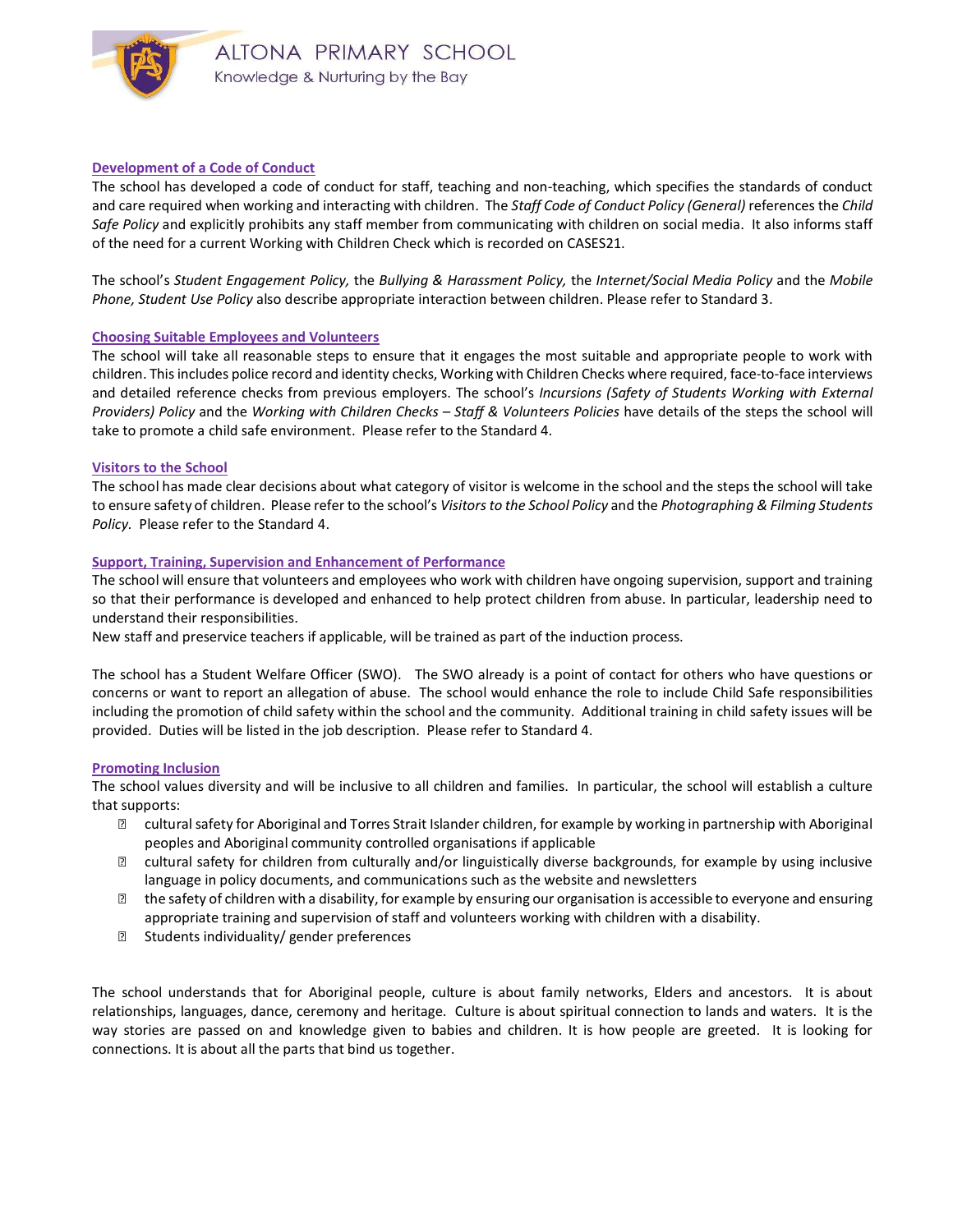

The school recognises that creating a physical environment that is respectful of Aboriginal culture. Symbols and images that surround a place send an important message about respect. By acknowledging the Country in which the school is located, we are demonstrating our willingness to learn, understand and respond to the diversity of Aboriginal cultures. As part of the policy review process, the school will consider whether or not 'Acknowledgement of Country' should form part of its ceremonies.

The school recognises that cultural safety is living in an environment that is safe for people, where there is no assault, challenge or denial of their identity, of who they are and what they need.

It is about shared respect, shared meaning, shared knowledge and experience, of learning, living and working together with dignity and truly listening.

The school recognises that promotion of cultural safety of children from culturally and/or linguistically diverse backgrounds involves:

- **■** ensuring the school clearly demonstrates a zero tolerance of discrimination
- ⋅ being respectful, inclusive and welcoming of families from a range of backgrounds
- ⋅ recognising times of importance to different cultures
- ⋅ ensuring the physical environment has a positive image of a range of cultures, in terms of decoration and artwork
- **sqrt** actively seeking out and talking to families about how they would like to be involved
- **■** asking about the best way to provide information to children and families

The school recognises that promotion of the safety of children with a disability involves:

- ⋅ acknowledging that children with a disability are particularly vulnerable and ensure risk assessment processes considers their needs
- ⋅ ensuring the school clearly demonstrates a zero tolerance to discrimination and actively welcomes
- **② all children**
- ⋅ making sure the environment does not pose access difficulties
- ⋅ being responsive to families regarding specific measures that may be required to ensure the safe participation of a child with a disability
- ⋅ supporting staff, other children and their families to understand and be inclusive of people with a disability
- ⋅ thinking about how the school can encourage participation and feedback from children with a disability and their families

Definition of Disability - (For the glossary of all terms, please refer to Appendix 1).

The school recognises that respecting diversity means:

- **sqrt7** valuing and respecting people's beliefs
- ⋅ building responsive relationships
- ⋅ communicating openly and honestly to find out how best to be inclusive and respect cultural needs
- **■** examining our personal ideas, customs and beliefs
- **sqrt{22}** respecting that the beliefs of one person may not be the same as another
- ⋅ respecting individual differences including gender
- ⋅ acknowledging and respecting that others can hold different beliefs of equal significance

The school's Anti-Discrimination Policy describes the school's commitment to providing teaching and learning environments that are free from discrimination in all forms, including those based on race, ethnicity, gender, ability, disability, sexuality and religion. Anti-discrimination extends to the school's dress code so that children are treated equally with the rights of individual children balanced against the best interests of the school community as a whole when developing and implementing their dress codes.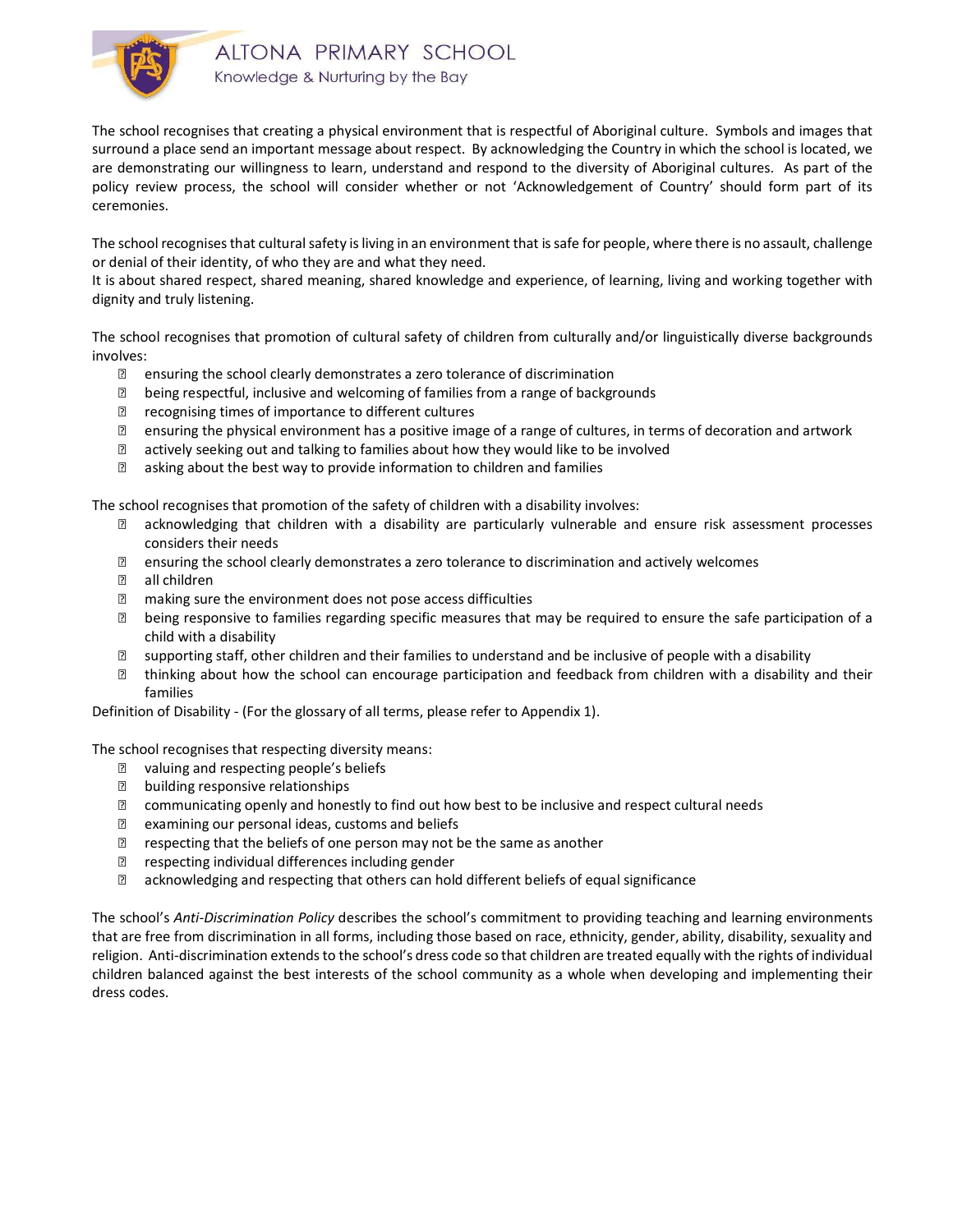

## Empowering and Promoting the Participation of Children in Decision-Making

The school promotes the involvement and participation of children in developing and maintaining a child safe environment. Ideas from children are sought formally by completion of the annual Student Attitude to School Survey which specifically addresses feelings of safety and through the already established forums (as described above under Child Safe Review).

## Professional Learning

The school has a strong commitment to ongoing professional learning for all staff.

There is an annual briefing for mandatory reporting protocols which is a component of induction for new staff. Staff are given information about a number of school policies with an emphasis now placed on the child safe related policies.

- The school will know it has successfully implemented Standard 1 when:
	- ⋅ there are clear and transparent arrangements for leadership to be made aware of child safety issues
	- ⋅ policies and practices prioritise child safety and promote shared responsibility not just at a leadership level by outlining all staff and volunteer responsibilities
	- ⋅ policies and procedures include the steps staff, volunteers, children or their families should take if they have concerns about the organisation's leadership in regard to child safety
	- ⋅ a culture exists where staff, volunteers, children and families feel comfortable and supported when talking about any child safety concerns.
	- ⋅ a culture exists of supporting cultural safety for Aboriginal children, and the organisations working in partnership with Aboriginal peoples and Aboriginal community controlled organisations to improve safety for Aboriginal children
	- ⋅ a culture exists of supporting cultural safety for children from culturally and/or linguistically diverse backgrounds
	- ⋅ a culture exists of supporting safety for children with a disability, children who identify with a specific gender preference and children who are vulnerable

## **Resources**

#### MINISTERIAL ORDER 870

## Evaluation & Review Cycle

- This standard will be reviewed every 3-4 years or if guidelines change (latest information Oct 2019), or if a a significant incident occurs.
- This standard was reviewed in June 2020, presented to School Council on 24/6/2020 and is scheduled for review in June 2023.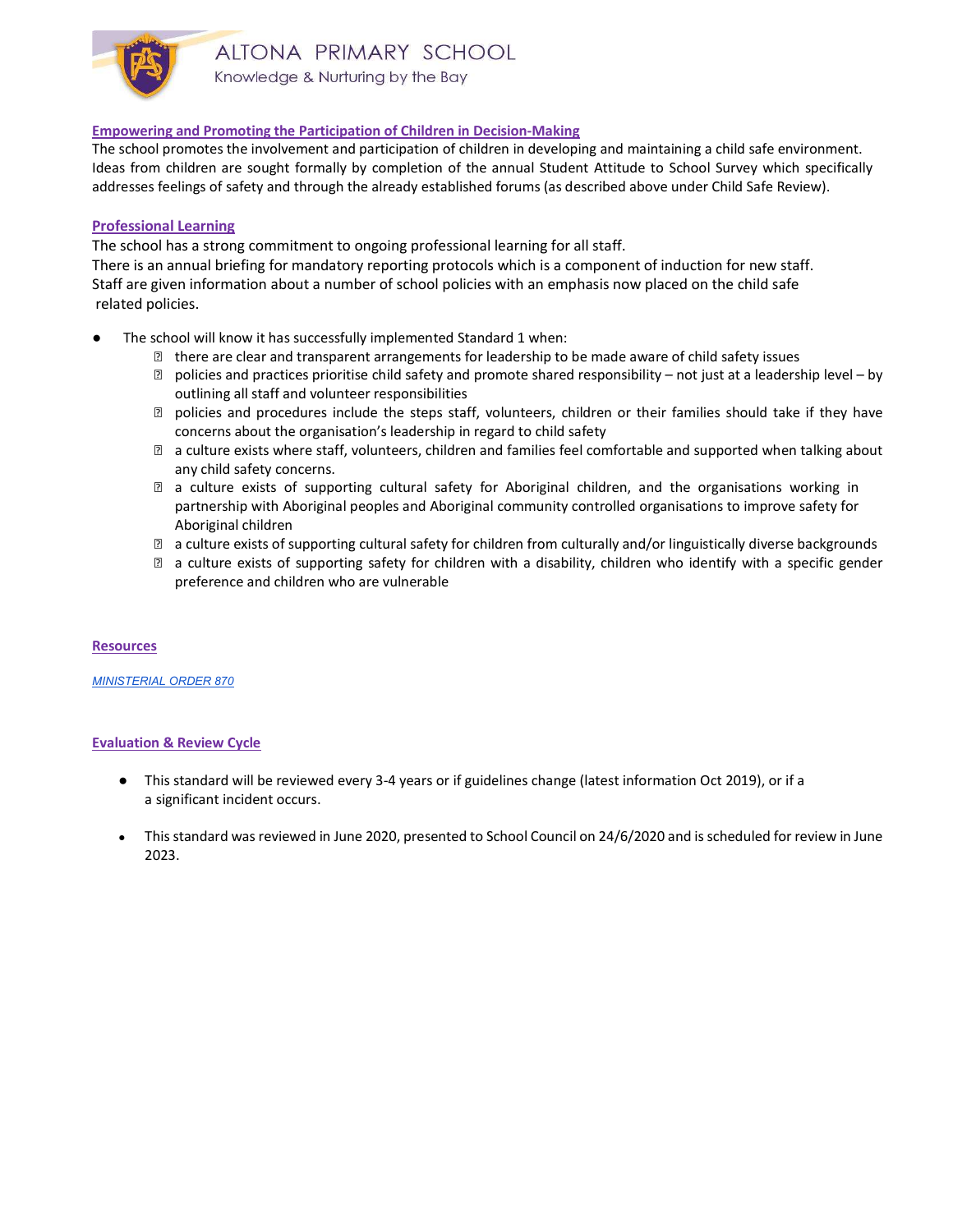

## Appendix A

 $\top$ 

 $\Gamma$ 

# Glossary of Terms

 $\overline{\phantom{0}}$ 

| <b>Term</b>                                                   | <b>Definition</b>                                                                                                                                                                                                                                                                                                                                                                                                                                                                                                                                                   |
|---------------------------------------------------------------|---------------------------------------------------------------------------------------------------------------------------------------------------------------------------------------------------------------------------------------------------------------------------------------------------------------------------------------------------------------------------------------------------------------------------------------------------------------------------------------------------------------------------------------------------------------------|
| <b>The Act</b>                                                | Child Safety and Wellbeing Act 2005                                                                                                                                                                                                                                                                                                                                                                                                                                                                                                                                 |
| <b>Aboriginal child</b>                                       | A person under the age of 18 years who:                                                                                                                                                                                                                                                                                                                                                                                                                                                                                                                             |
|                                                               | is of Aboriginal or Torres Strait Islander descent<br>₽<br>identifies as Aboriginal or Torres Strait Islander, and<br>[?]<br>is accepted as Aboriginal or Torres Strait Islander by an Aboriginal or Torres Strait Islander<br>[?]<br>community.                                                                                                                                                                                                                                                                                                                    |
| <b>Child abuse</b>                                            | For the purposes of these Standards, abuse constitutes any act committed against a child involving:                                                                                                                                                                                                                                                                                                                                                                                                                                                                 |
|                                                               | $\overline{2}$<br>physical violence<br>sexual offences<br>[?]<br>serious emotional or psychological abuse<br>$\overline{2}$<br>serious neglect.<br>$\overline{2}$<br>family violence<br>$\boxed{2}$                                                                                                                                                                                                                                                                                                                                                                 |
| <b>Children from</b>                                          | A child or young person who identifies as having particular cultural or linguistic affiliations by virtue of                                                                                                                                                                                                                                                                                                                                                                                                                                                        |
| culturally and/or<br>linguistically<br>diverse<br>backgrounds | their place of birth, ancestry or ethnic origin, religion, preferred language or language spoken at home or<br>because of their parents' identification on a similar basis.                                                                                                                                                                                                                                                                                                                                                                                         |
| Child                                                         | A person who is under the age of 18 years.                                                                                                                                                                                                                                                                                                                                                                                                                                                                                                                          |
| Child safety                                                  | In the context of the Child Safe Standards, child safety means measures to protect children from abuse.                                                                                                                                                                                                                                                                                                                                                                                                                                                             |
| Child safe<br>organisation                                    | In the context of the Child Safe Standards, a child safe organisation is one that meets the Child Safe<br>Standards by proactively taking measures to protect children from abuse.                                                                                                                                                                                                                                                                                                                                                                                  |
| <b>Cultural</b><br>competency                                 | A set of congruent behaviours, attitudes and policies that come together in a system, agency or among<br>professionals that enable them to work effectively in cross-cultural situations.                                                                                                                                                                                                                                                                                                                                                                           |
| <b>Cultural abuse</b>                                         | Actions and attitudes that deliberately ignore, denigrate or attack the culture of a person or community.                                                                                                                                                                                                                                                                                                                                                                                                                                                           |
| <b>Cultural safety for</b><br>Aboriginal children             | The positive recognition and celebration of cultures. It is more than just the absence of racism or<br>discrimination, and more than cultural awareness and cultural sensitivity.                                                                                                                                                                                                                                                                                                                                                                                   |
|                                                               | A culturally safe environment does not ignore, challenge or deny cultural identity. Cultural safety                                                                                                                                                                                                                                                                                                                                                                                                                                                                 |
|                                                               | upholds the rights of Aboriginal children to:                                                                                                                                                                                                                                                                                                                                                                                                                                                                                                                       |
|                                                               | identify as Aboriginal without fear of retribution or questioning<br>[?<br>have an education that strengthens their culture and identity<br>$\overline{2}$<br>maintain connections to their land and country<br>$\overline{2}$<br>maintain their strong kinship ties and social obligations<br>$\overline{2}$<br>be taught their cultural heritage by their Elders<br>$\overline{2}$<br>receive information in a culturally sensitive, relevant and accessible manner<br>$\overline{2}$<br>be involved in services that are culturally respectful<br>$\overline{2}$ |